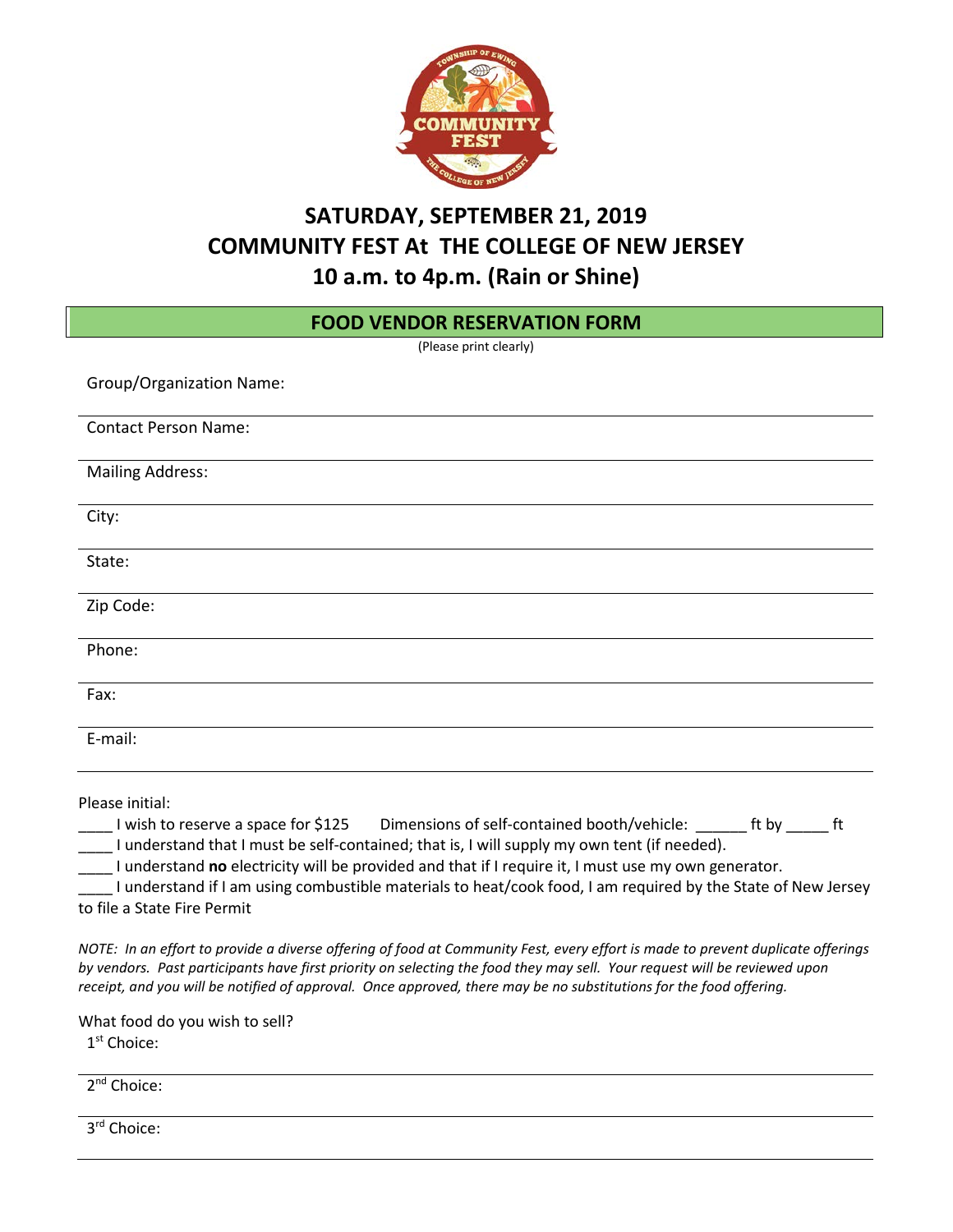### **Guidelines for Participation**

**Food Vendors are required to complete the Ewing Township Health Permit Application**. Applications are available at the Community Fest website (www.tcnj.edu/comfest). You must complete the permit application and return it with your food vendor application. Your one-day permit will be issued by Ewing Township at no cost on the day of the event after satisfactory inspection and must be on display at your booth.

If you are using combustible materials to heat or cook food, you are required by the State of New Jersey to file a State Fire Permit. It is the food vendor's responsibility to contact the Department of Community Affairs for the necessary permit application and to file that application in accordance with DCA rules. Fire marshals will be on site on the day of the event to check for compliance. If you are not sure if you must have this permit, contact the DCA, Division of Fire Safety at 609-633-6132. *There is a State fee associated with this permit and must be borne by the food vendor.*

I understand that this event will be held outdoors, rain or shine. No refunds will be given. I understand that all solicitation must be confined to my booth space. Vendors will be required to set up at their assigned space(s) and will not, under any circumstances, be allowed to set up their space outside of their assigned area. I understand that I must check in at my assigned time as designated in my confirmation packet, which I will receive shortly after September 8th, and I must remain on site until breakdown at 4p.m. I understand that **NO UNAUTHORIZED VEHICLES WILL BE ALLOWED ON SITE BETWEEN 10 a.m. and 4 p.m.** We are able however, to arrange for supply drop off during the course of the day. Those details will be worked out as we get closer to the event. Please note that if you are going to use charcoal, you/your business are responsible for removing the charcoal from TCNJ campus safely. See above paragraph regarding special permit needed for charcoal usage.

I understand that if I or anyone associated with my group, company, business, partnership, or organization fails to comply with the rules and regulations outlined in the application packet, we may be asked to leave the event. I certify that I am at least 18 years of age and authorized to execute this agreement on behalf of myself and my group, company, business, partnership, or organization. I also agree to indemnify and hold harmless the Community Fest Committee, the Township of Ewing, The College of New Jersey, their directors, employees, agents, representatives, servants, and anyone else connected with Community Fest from all damages, liabilities, costs and expenditures, including attorney's fees and costs of defense, which may occur by reason of participation in Community Fest. I also give permission to the Community Fest Committee to use photographs of the booth and all personnel/volunteers associated with the booth to be used for, but not limited to, publications, event programs, magazines, and Internet and television promotions. *The Community Fest Committee reserves the right to make changes to the guidelines.*

I have read, understand, and will comply with all the stated rules and regulations contained hereto.

Signature:  $\Box$ 

Date:  $\Box$ 

Please mail this completed form with a check made payable to "Community Fest" to: Community Fest  $\sim$  c/o The Township of Ewing  $\sim$  2 Jake Garzio Drive  $\sim$  Ewing, NJ 08628 For Committee Use Only Date received \_\_\_\_\_\_\_\_\_\_\_\_\_\_\_\_\_\_\_\_\_\_\_\_ Application Number: \_\_\_\_\_\_\_\_\_\_\_\_\_\_\_\_\_\_\_\_\_\_\_\_\_\_\_\_\_\_\_\_\_\_\_\_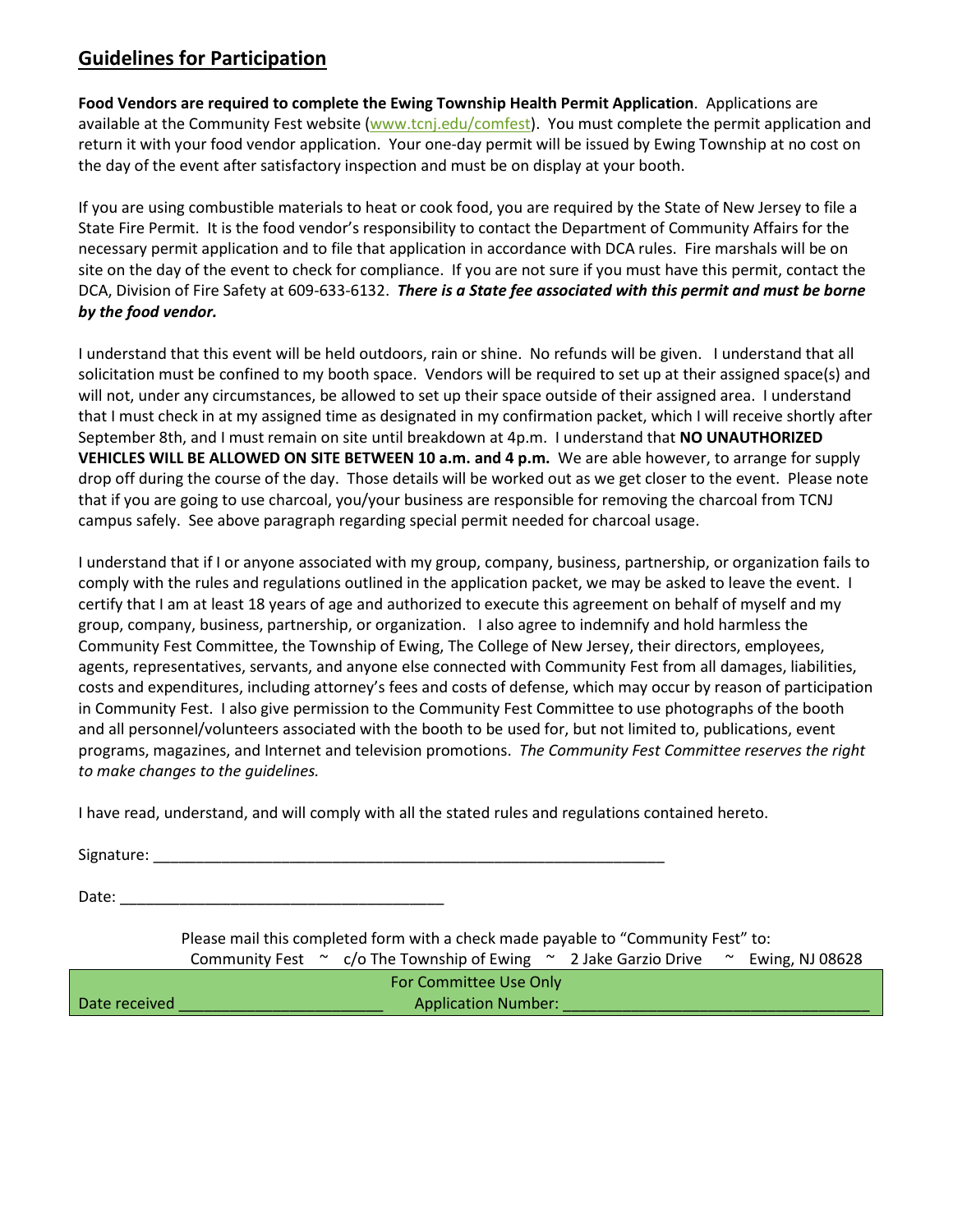

# **The Township of Ewing Board of Health**

**BERT H. STEINMANN, MAYOR JAMES P. McMANIMAN, BUSINESS ADMINISTRATOR**

## **FOOD VENDOR REQUIREMENTS FOR TEMPORARY EVENTS**

\*\*\*THIS LIST SUBJECT TO CHANGE & UPDATING BY EWING TWP. HEALTH DEPARTMENT.\*\*\*

- **BE FAMILIAR WITH CHAPTER 24 (NJAC 8:24)**  [www.state.nj.us/health/eoh/foodweb](http://www.state.nj.us/health/eoh/foodweb) **:** "Sanitation in Retail Food Establishments and Food and Beverage Vending Machines" **& ADHERE TO IT'S REQUIREMENTS**
- **NEED MANAGER'S FOOD SAFETY CERTIFICATION (RISK TYPE 3 ESTABLISHMENTS: Has an extensive menu which requires the handling of raw ingredients and is involved in the complex preparation of menu items that includes the cooking, cooling, and reheating of at least three or more potentially hazardous foods) ---- PROVIDE COPY**
- **PROVIDE COPY OF: DRIVER'S LICENSE, VEHICLE REGISTRATION & INSURANCE CARD**
- **NO BARE HAND CONTACT WITH FOOD ------ GLOVES, UTENSILS, FOOD HANDLING PAPERS, ETC. MUST BE USED**
- **PROVIDE HOT WATER, SOAP & PAPER TOWELS FOR HANDWASHING**
- **USE HAND SANITIZER AFTER WASHING HANDS IF NO HOT WATER AVAILABLE**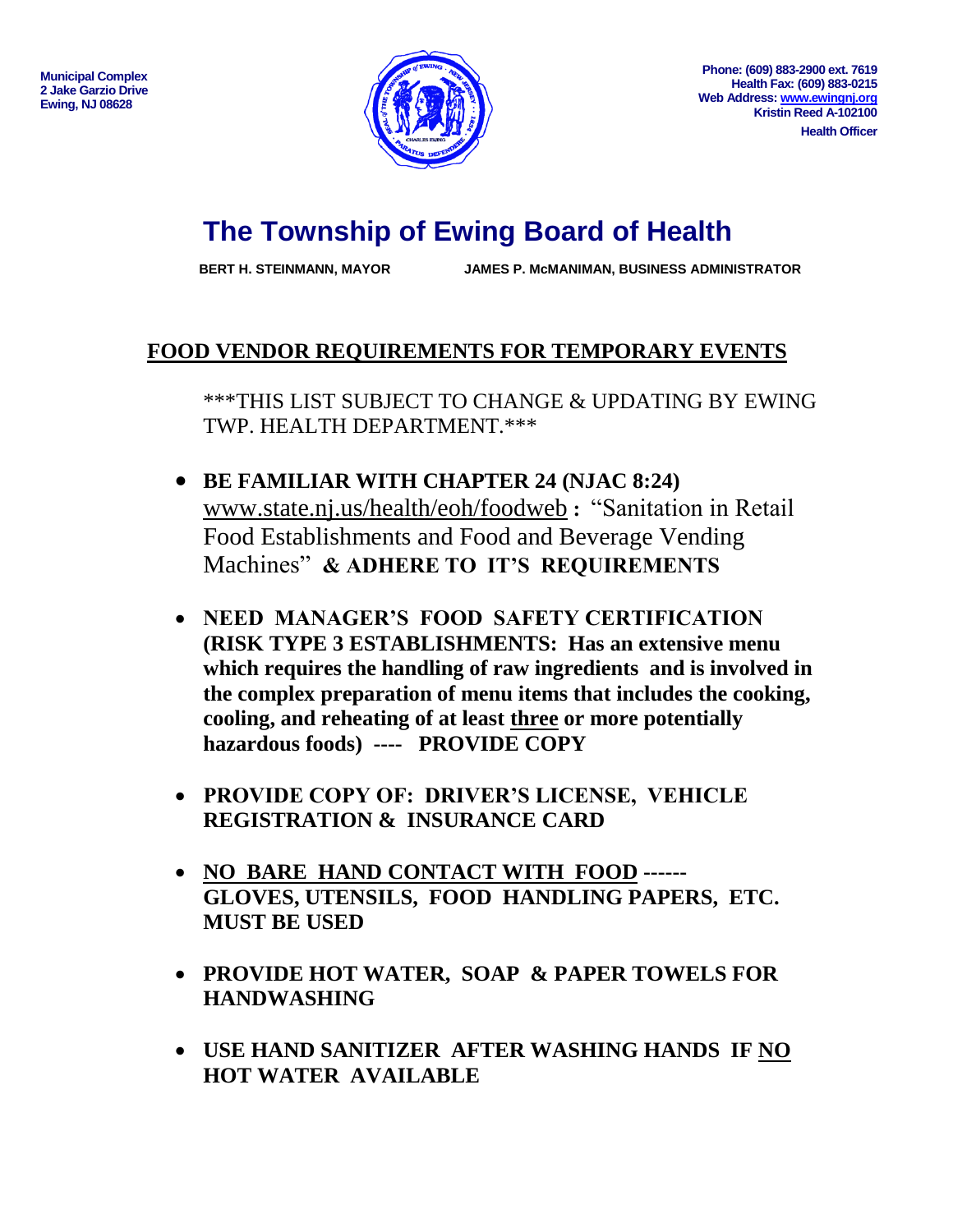- - **PROVIDE CHLOROX WIPES, BLEACH & WATER OR OTHER SURFACE SANITIZER FOR CLEANING & SANITIZING ALL WORK SURFACES & UTENSILS**
	- **PROVIDE & USE STEM THERMOMETER TO CHECK INTERNAL TEMPERATURE OF ALL COOKED FOOD ITEMS**
	- **KEEP MEAT /PERISHABLES COLD (41 DEGREES F OR BELOW) ---KEEP THERMOMETER INSIDE ICE CHEST / REFRIGERATOR OR FREEZER**
	- **NEED COPY OF MENU**
	- **COOK HOT FOODS TO 165 DEGREES F OR REHEAT IN OVEN OR ON STOVE PRIOR TO PLACING IN STEAM TABLE OR HOT HOLDING UNIT**
	- **IF TEMPERATURE OF FOOD ITEMS IN HOT HOLDING UNIT FALLS BELOW 135 DEGREES F--- USE OR DISCARD WITHIN 4 HOURS**
	- **WASH / RINSE / SANITIZE DISHES & UTENSILS**
	- **NEED CHLORINE/BLEACH or QUATERNARY AMMONIUM (QUATS) TO SANITIZE IN 3 BAY SINK**
	- **NEED TEST STRIPS TO TEST SANITIZING SOLUTION IN 3 BAY SINK --- (BLEACH 50-100 PPM OR QUATS 150 - 400 PPM)**
	- **WHERE ARE SUPPLIES / FOOD COMING FROM???**
	- **NEED A COMMISSARY FOR PREPARING FOOD, STORING FOOD, WAREWASHING & CLEANING/RESTOCKING VEHICLE \*\*\*THIS FACILITY MUST BE INSPECTED BY LOCAL AUTHORITIES**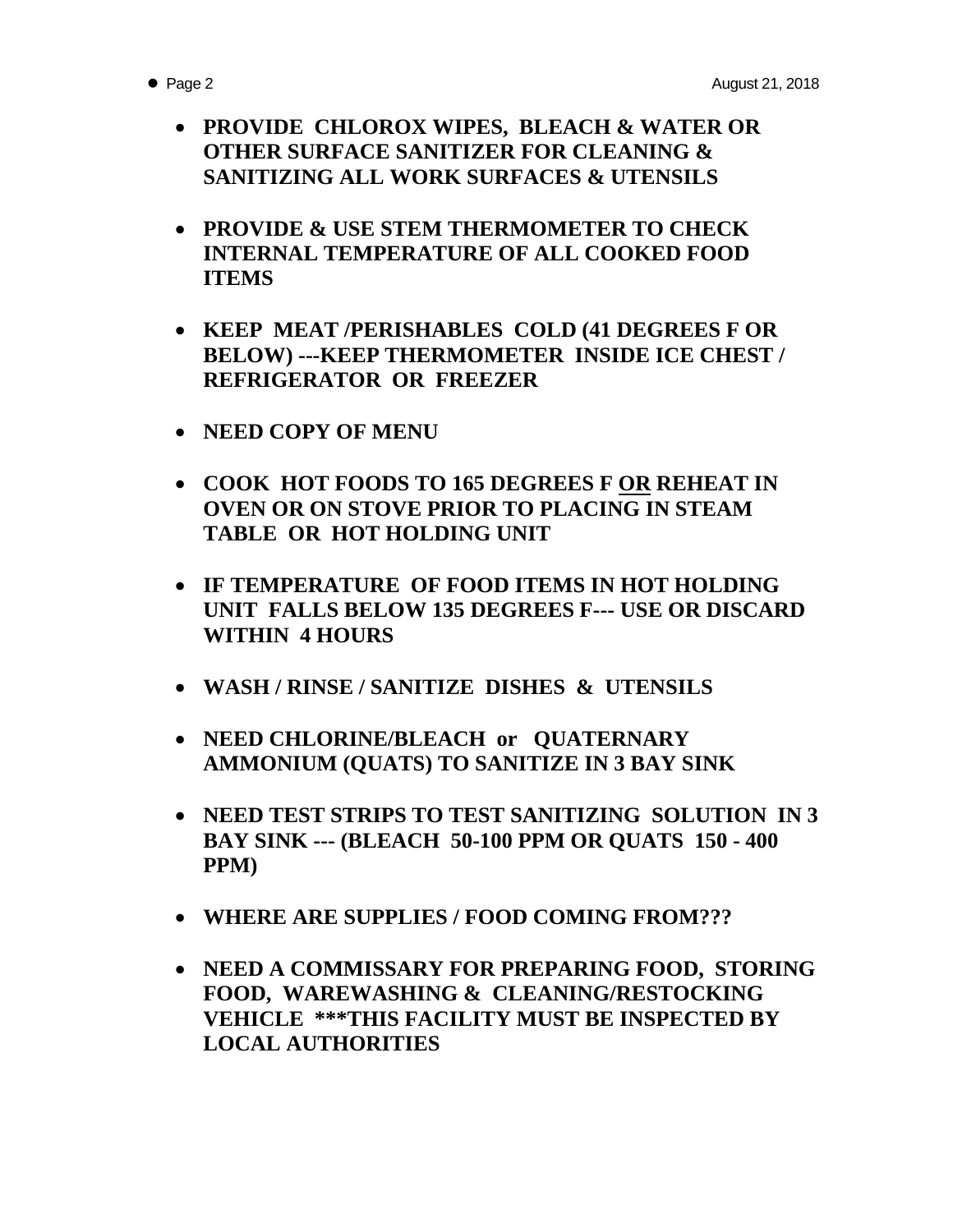- **NEED A LETTER FROM THE FACILITY GRANTING YOU PERMISSION TO USE IT (OR LAND)**
- **NEED A COPY OF COMMISSARY'S FOOD HANDLING LICENSE FROM THE APPROPRIATE TOWNSHIP / COUNTY AND THEIR LAST INSPECTION REPORT**
- **NEED A COPY OF YOUR LICENSE & LAST INSPECTION REPORT IF YOU ARE LICENSED IN ANOTHER TOWNSHIP / COUNTY**
- **NEED TO APPLY FOR A EWING TWP. FOOD HANDLER'S LICENSE W/ THE EWING TWP. HEALTH DEPT. @ ((609)883-2900, ext. 7695 OR GO TO WEBSITE (ewingnj.org)**
- **NEED TO APPLY FOR A EWING TWP. MOBILE FOOD LICENSE W/ THE EWING TWP. CLERK'S OFFICE @ ((609)883-2900, ext. 7657 (BRIANA) OR GO TO WEBSITE (ewingnj.org)**
- **PLEASE APPLY FOR ALL LICENSES 30 DAYS IN ADVANCE OF EVENT DATE**
- **DO YOU HAVE A HOOD, SUPPRESSION SYSTEM OR OPEN FLAME COOKING (I.E. PROPANE OR OTHER FLAME SOURCE) INSIDE/OUTSIDE YOUR TRUCK/TEMPORARY EVENT AREA?**

**IF YOU ANSWERED YES TO ANY OF THESE QUESTIONS, YOU MAY REQUIRE A FIRE SAFETY PERMIT AND SHOULD CONTACT FIRE PREVENTION IN EWING TWP. CODE ENFORCEMENT (LISA LITZ @ 883-2900, EXT. 7677 OR JIM HALL @ 883-2900, EXT. 7179).**

**FAILURE TO DO SO COULD RESULT IN FINES BEING ISSUED BY EWING TWP. CODE ENFORCEMENT**